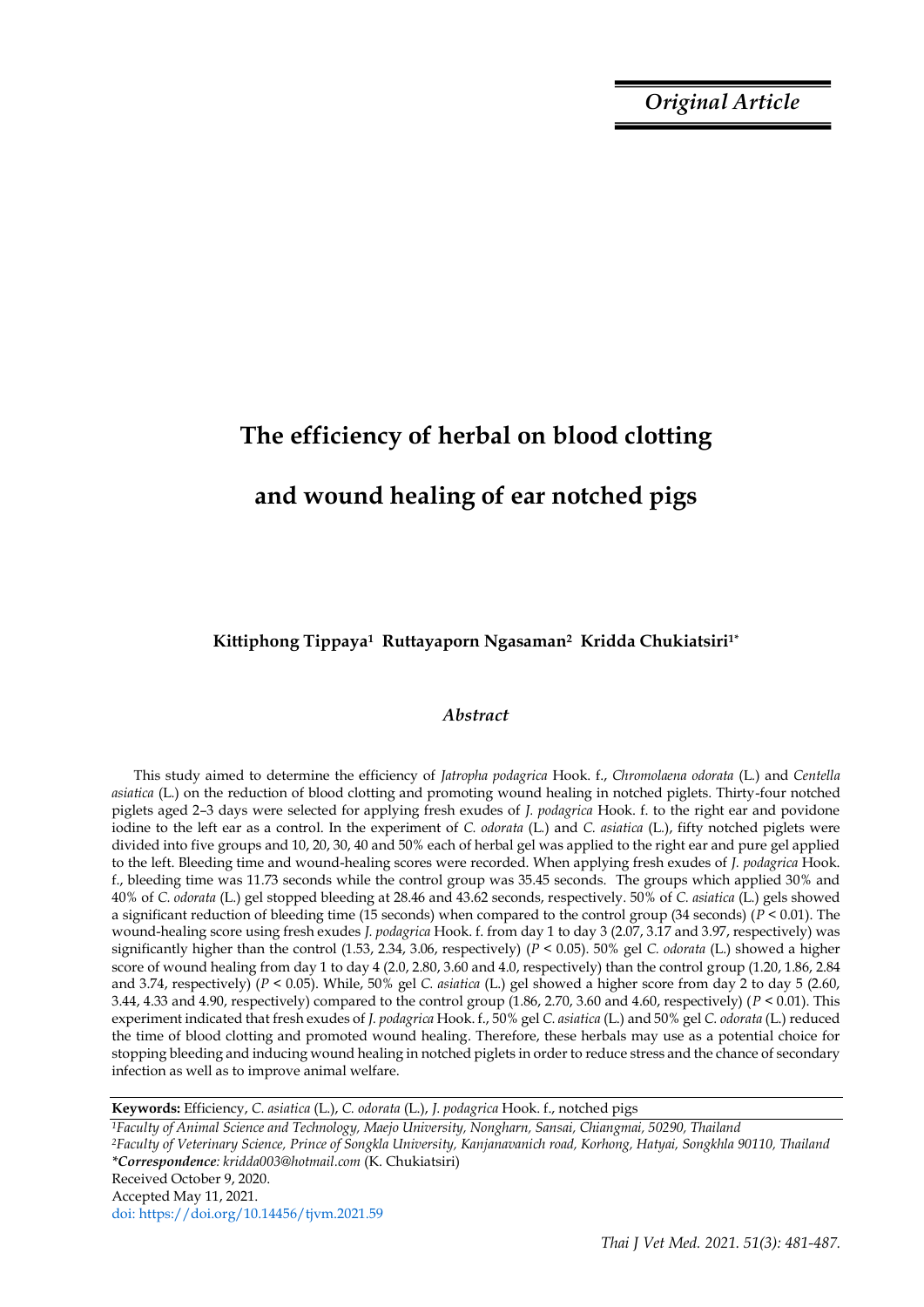## *Introduction*

Ear notching is carried out on new-born baby pigs for the purpose of identification. All pigs in the same litter should have the same ear notch in the right ear. They will have a different notch number in the left ear. Ear notches are read with the litter number (pig's right ear) first followed by the individual identification number (pig's left ear) read second. There are five designated zones (1, 3, 9, 27, and 81) in the Litter Ear and three designated zones (1, 3, and 9) in the individual pig ear. When reading, look the pig in the face then read left‐to‐right, it will always be litter number then pig number (Fisher, 2020). Ear notching is definitely important because if there is a disease going around it will be easy to track which pigs have it and where they came from. A common practice is to cut approximately 6.5-mm (1/4-in) deep notches into the ears of piglets using specifically made notchers (Brady, 1993). In about 3 months, the wound is 80% as strong in its repair as it was before the injury but the wound area will never reach 100% of its original strength. Depending on the size and the severity of the wound, the entire healing process may take up to a couple of years to complete (Gosain and DiPietro, 2004, Mathieu *et al*., 2006).

The piglet may suffer from stress resulting from pain and the attraction of other piglets to the resulting bloody ears. A previous study determined that ear notching evoked calls with higher peak frequencies and cortisol concentrations at 4 h tended to be greater (*P* < 0.10) than the control treatments (Marchant-Forde *et al*, 2009). It is assumed that it will improve welfare if the ears and notchers are properly disinfected and notching is performed on young piglets (<3 days). Bleeding and trauma from ear notching may result in colonisation by bacteria and the development of necrosis or induce secondary infection.

Normally, after notching the farmers normally apply povidone iodine then let the pigs gather in the same pen. Notched pigs are attracted by other pigs because of bleeding which may induce a secondary infection and late wound healing. Therefore, this research was interested in using herbal extracts to stop bleeding in ear-notched pigs faster than normal as well as to reduce wound-healing time. There are many types of herbals that have medicinal properties for wound healing and stopping bleeding in animals, including *Chromolaena odorata* (L*.*), *Centella asiatica* (L.) and *J. podagrica* Hook. f., *C. odorata* is a traditional plant widely used for its wound-healing properties (Vijayaraghavan *et al*., 2017). The phytochemical properties of *C. odorata* are antibacterial (Vijayaraghavan *et al*., 2018), anticancer(Suksamrarn *et al.,* 2004), anti-inflammatory (Owoyele *et al.*, 2005) and antioxidant (Bhargava et al., 2013). *C. asiatica* is a herb that is known for treating many types of disease, such as gastrointestinal diseases, gastric ulcers, asthma, wound healing and eczema (Brinkhaus *et al*., 2000). The fresh exudate of *J. podagrica* Hook*.* f.has properties to stop bleeding of wounds and abrasions. Research has shown that *J. podagrica* Hook. f. has antimicrobial activity against some gram-positive bacteria and multidrug-resistant strains of microorganisms (Aiyelaagbe *et al*., 2007; Bhaskarwar *et al*., 2008).

This research was designed to study the efficiency of three kind of herbals; *J. podagrica Hook.* (F.), *C. odorata* (L.) and *C. asiatica* (L.). on reducing bleeding time and promoting wound healing in ear notched pig. The anticipated results were to discover alternative herbal extracts for wound care and for improving the welfare of piglets.

## *Materials and Methods*

*Ethics statement:* The study was submitted to and approved by the ethics committee and decision board of Maejo University Animal Care and Use Committee (MACUC 027A/2020).

*Herbal extract preparation:* The three kinds of herbal plants used for the experiment were *J. podagrica Hook.* (F.), *C. odorata* (L.) and *C. asiatica* (L.) (Figure 1). The green leaves were collected from young plants for herbal extract. The *J. podagrica* Hook. f. fresh exudate of copious sticky sap was collected from the tree for 15– 30 minutes directly after picking the leaves. The fresh exudate was kept in a sterile plastic bottle and used for the experiment within the day. *C. odorata* and *C. asiatica*  crude extracts were prepared by mashing the leaves, which were then weighed and kept at 4 °C in a glass bottle until use (Neelapong *et al*., 2019). Gelling agent was prepared using 98.5 mL of distilled water 1 gram of aristo flex AVC gel (© Sinthai Chemicals & Trading Ltd.,Part) and 0.5 g of preservative (DMDM Hydantoin and iodopropynyl butylcarbamate; Bio Nature Plus CO., LTD). Then *C. odorata* and *C. asiatica* crude extracts were mixed with gelling agent in percentages of 10, 20, 30, 40 and 50% (v/v).

*Animal selection:* Three crossbred piglets, Landrace × Large white ×Duroc aged 1 to 3 days were selected for experiments of herbal efficiency on blood clotting and wound healing. Thirty-four piglets were used for testing the efficiency of *J. podagrica* Hook. f. The testing of *C. asiatica* (L.) and *C. odorata* (L.) efficiency used 50 piglets for each, divided into five groups of 10. In all experiments the right ear of the piglets was used for applying the herbal exudate and herbal gel, while the left ear was set as the control.

*Ear notching:* To show the litter number, V-shape cutting, size 1/4-inch-deep, was done using a stone ear notcher on each ear of the piglets. The piglets were cut on both the bottom and top edges of the right ear and the top of the left ear. The individual pig number was cut on the bottom of the left ear. To notch the ear, farmers use an appropriate size notcher, which it was important to keep clean with disinfectant (Aaron, 2020).

*Efficiency of herbal extract on blood clotting and wound healing:* After ear notching, the testing of the efficiency of *J. podagrica* Hook. f. was carried out by applying 0.5 mL fresh exudate to the wound on the right ear and applying povidone iodine (10% W/V) to the wound on the left ear. The efficiencies of *C. asiatica*  (L.) and *C. odorata* (L.) were tested by applying pure gel to the left ear wound (the negative control) and 10, 20, 30, 40 and 50% (v/v) herbal gel to the right ear wound.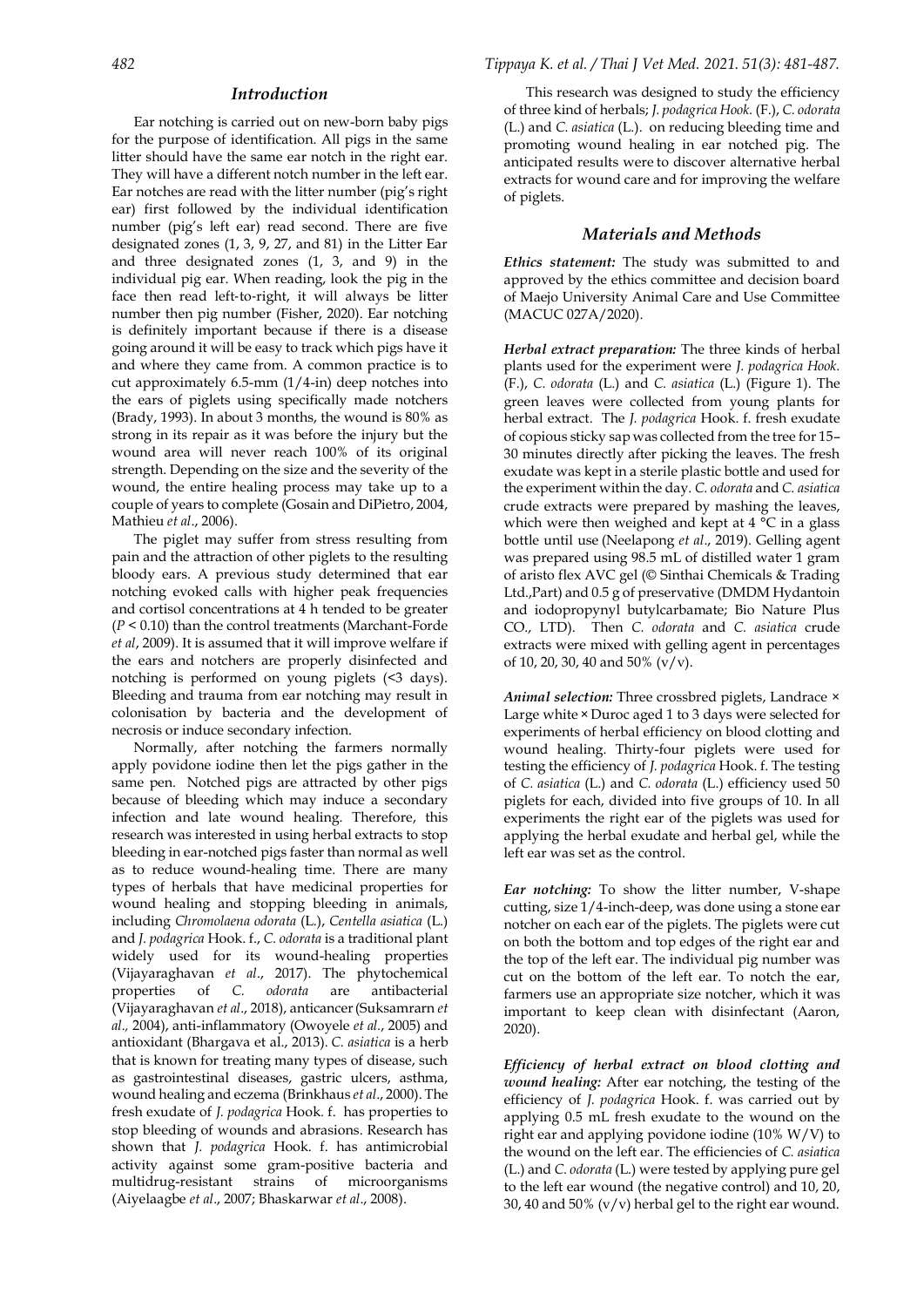The time of blood clotting was recorded after notching the ear until bleeding stopped in both the control and experimental groups. The wounds were observed every day to define a healing score from 1 to 5, score 1; the wound was red, score 2; dry sores around the wound, score 3; dry and black around the wound, score 4; dry wound/scab and score 5; the wound completely healed (Figure 2). Traditional criteria to assist in the identification of wound infection were observed such as abscess, cellulitis, and discharge.

*Statistical analysis:* The data was tested for normal distribution by Skewness and Kurtosis. Mean values were compare by paired t-test analysed using ANOVA to measure the difference between the means of the control and experimental groups using t- test and Duncan in SPSS (V 26.0) for Windows program.



**Figure 1** The herbals applied to ear-notched piglet, A: *Jatropha podagrica* Hook*.* f., B: *Centella asiatica* (L.) and C: *Chromolaena odorata* (L.)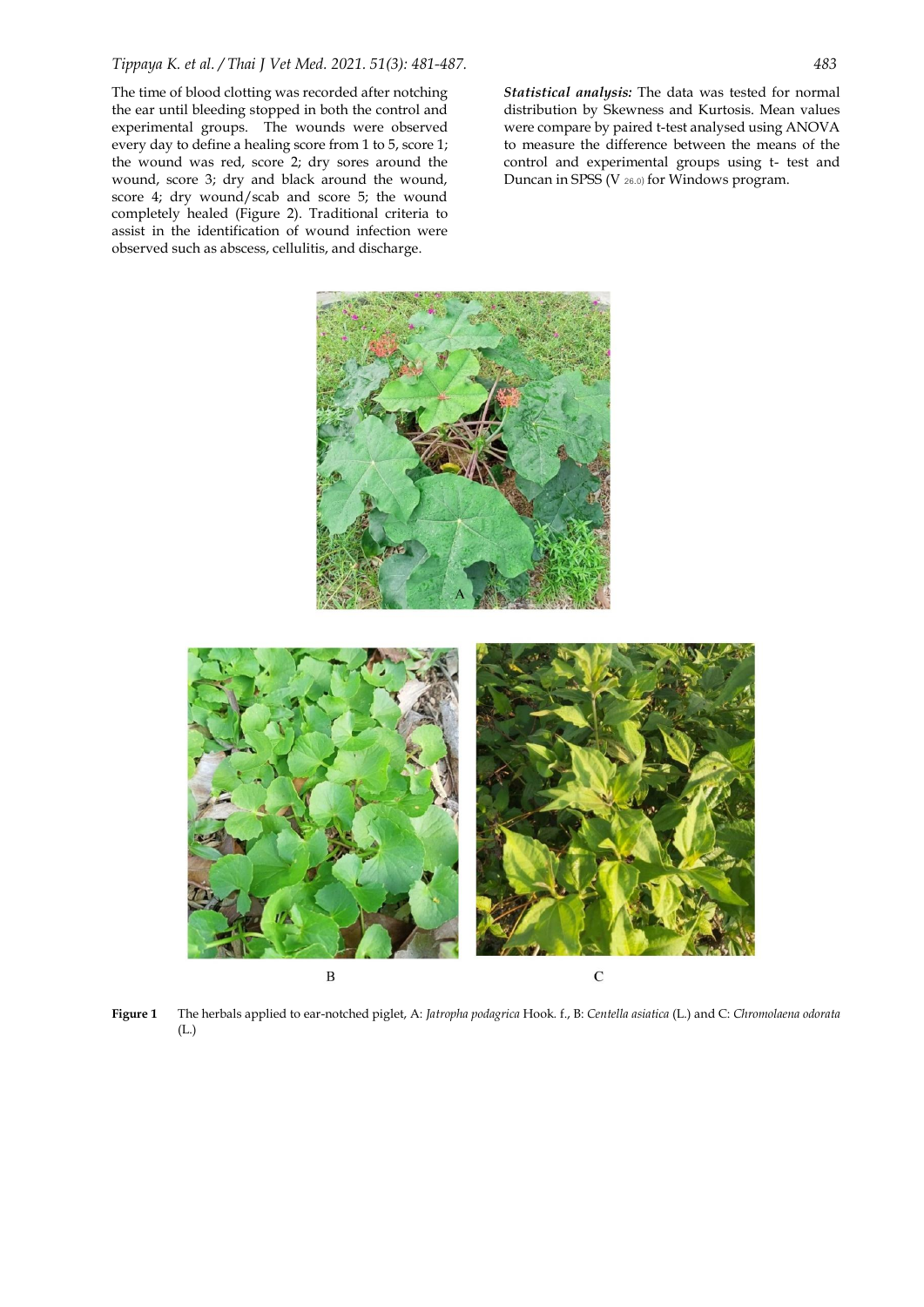

5

**Figure 2** The characteristics of healing scores. Score one (1): the area around the wound is red; Score two (2): scabbed around the wound; Score three (3): scab wound with black colour; Score four (4): dried wound; and Score five (5): completely healed wound.

# *Results*

*Efficiency of herbals on blood-clotting time:* From the experiment, the time of blood clotting after applying *J. podagrica* Hook. f. fresh exudate was 11.73 ± 21.19 s, which was statistically significantly (*P* <0.01) lower than the control group (35.45 ± 30.74 s). *C. odorata* (L.) 30% gel resulted in a bleeding time of 28.46 ± 9.22 s, while the control was  $41.87 \pm 16.67$  s. Time of bleeding after applying *C. odorata* (L.) 40% gel was 43.62 ± 14.02 s (control 56.66 ± 16.11 s). When applying *C. asiatica* (L.) 50%, the time of bleeding was  $15 \pm 0.04$  s (control 34 ± 0.05 s). The herbal gel of *C. odorata* (L.) at 30% and 40% and *C. asiatica* (L.) at 50% showed statistically significant reductions in the time of blood clotting from the control group ( $P < 0.01$ ). The percentage reduction in blood-clotting time compared to control for each experiment indicated the highest percentage in *J.* 

*podagrica* Hook. f. (66.91%) followed by *C. asiatica* (L.) 50% gel (56%), *C. odorata* (L.) 30% gel (32%) *and C. odorata* (L.) 40% gel (23%) (Table 1)*.*

*Efficiency of herbals on wound healing:* The result of wound healing by applying *J. podagrica* Hook. f. fresh exudate was observed from day one to day three. The results showed that on day one the notched wound became red. Then a scab appeared around the wound on day two. A black scab was found with a dry wound at day three. The completed healed wound had to be pinked and stretched or puckered.

However, the experimental group showed better scores on wound healing than the control group (Table 2). The result of herbal gel on wound healing showed that *C. asiatica* (L.) 50% and *C. odorata* (L.) 50% could increase wound healing score. Using *C. asiatica* (L.)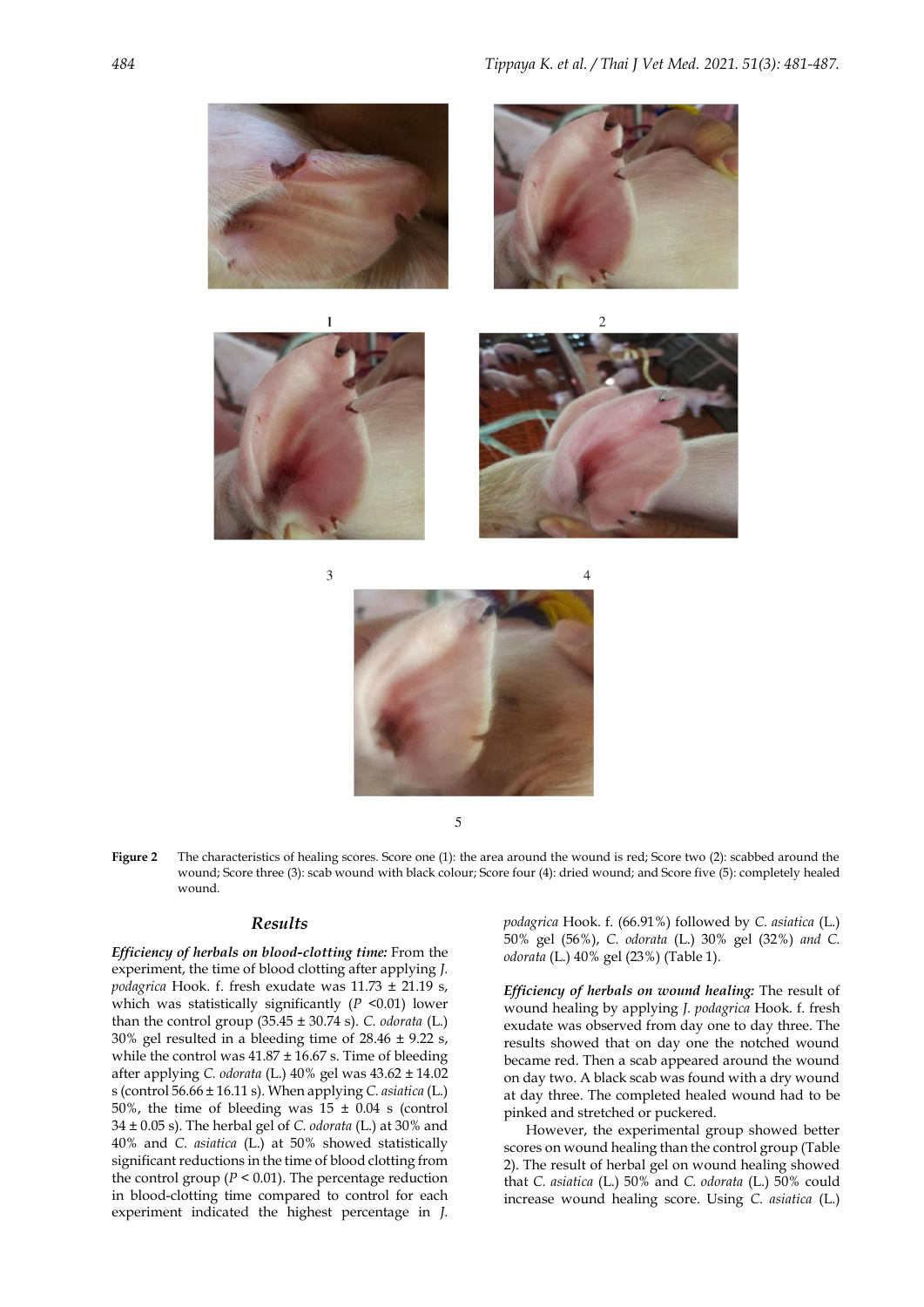50%, the wound-healing score from day 2 to day 5 was statistically significantly better than the control group  $(P < 0.01)$ . The healing was complete on day 6, similar to the control group. Using *C. odorata* (L.) 50%, the wound-healing score showed better results from day 1

to day 4; there was a statistically significant higher score than the control group. The wounds were completely healed by day 5, which was faster than the control group (Table 3).

| Table 1 | Time of blood clotting in the control and experimental groups for each herbal application |  |  |
|---------|-------------------------------------------------------------------------------------------|--|--|
|         |                                                                                           |  |  |

| Herb                    | Control<br>(second) | Experiment<br>(second) | P-value   | Percentage blood clotting reduction |
|-------------------------|---------------------|------------------------|-----------|-------------------------------------|
| J. podagrica Hook. f.   | $35.45 \pm 30.74$   | $11.73 \pm 21.19$      | < 0.01    | 66.91                               |
| C. asiatica (L.) $10\%$ | $32 \pm 0.07$       | $34.21 \pm 45.90$      | <b>NS</b> | -                                   |
| C. asiatica $(L)$ 20%   | $27 \pm 0.08$       | $26.42 \pm 19.25$      | <b>NS</b> |                                     |
| C. asiatica $(L.)$ 30%  | $38 \pm 0.20$       | $29 \pm 0.10$          | NS        | -                                   |
| C. asiatica $(L.)$ 40%  | $28 \pm 0.05$       | $32 \pm 0.12$          | <b>NS</b> |                                     |
| C. asiatica $(L.) 50\%$ | $34 \pm 0.05$       | $15 \pm 0.04$          | 0.01      | 56                                  |
| C. odorata $(L.)$ 10%   | $33.44 \pm 7.87$    | $31.72 \pm 8.32$       | <b>NS</b> | $\overline{\phantom{0}}$            |
| C. odorata $(L)$ 20%    | $25.96 \pm 5.27$    | $24.37 \pm 6.99$       | <b>NS</b> |                                     |
| C. odorata $(L.)$ 30%   | $41.87 \pm 16.67$   | $28.46 \pm 9.22$       | < 0.01    | 32                                  |
| C. odorata $(L.)$ 40%   | $56.66 \pm 16.11$   | $43.62 \pm 14.02$      | < 0.01    |                                     |
| C. odorata $(L.) 50\%$  | $32.30 \pm 13.47$   | $31.90 \pm 10.59$      | NS        | 23                                  |

| Result of J. podagrica Hook. f. fresh exudates on wound healing in notched piglets<br>Table 2 |  |  |
|-----------------------------------------------------------------------------------------------|--|--|
|-----------------------------------------------------------------------------------------------|--|--|

|     | <b>Wound-healing score</b>   | P-value                 |           |
|-----|------------------------------|-------------------------|-----------|
| Day | Control group                | J. podagrica Hook. f.   |           |
|     | $1.53 \pm 0.51$ <sup>a</sup> | $2.07 \pm 0.45^{\circ}$ | < 0.01    |
|     | $2.34 \pm 0.6^{\circ}$       | $3.17 \pm 0.53^{\rm b}$ | < 0.01    |
| 3   | $3.06 \pm 0.76$ <sup>a</sup> | $3.97 \pm 0.18$         | < 0.01    |
| 4   | $4.00 \pm 0.00$              | $4.00 \pm 0.00$         | <b>NS</b> |
|     | $5.00 \pm 0.00$              | $5.00 \pm 0.00$         | <b>NS</b> |
|     | $5.00 \pm 0.00$              | $5.00 \pm 0.00$         | <b>NS</b> |

**Table 3** Result of *C. asiatica* (L.) and *C. odorata* (L.) gels on wound healing in notched piglets

| Wound-healing score |                 |                 |                  |                 |                 |                    |
|---------------------|-----------------|-----------------|------------------|-----------------|-----------------|--------------------|
| Day                 | Control         |                 | C. asiatica (L.) |                 |                 |                    |
|                     |                 | 10%             | 20%              | 30%             | 40%             | 50%                |
| $\mathbf{1}$        | $1.20 \pm 0.32$ | $1.50 \pm 0.53$ | $1.30 \pm 0.50$  | $1.00 \pm 0.0$  | $1.40 \pm 0.52$ | $1.60 \pm 0.53$    |
| 2                   | $1.86 \pm 0.7$  | $2.00 \pm 1.00$ | $1.80 \pm 0.42$  | $1.60 \pm 0.52$ | $2.00 \pm 0.0$  | $2.60 \pm 0.53*$   |
| 3                   | $2.70 \pm 0.53$ | $2.80 \pm 0.63$ | $2.90 \pm 0.60$  | $2.50 \pm 0.53$ | $3.00 \pm 0.0$  | $3.44 \pm 0.53*$   |
| 4                   | $3.60 \pm 0.52$ | $3.60 \pm 0.52$ | $3.60 \pm 0.52$  | $3.70 \pm 0.50$ | $3.90 \pm 0.40$ | $4.33 \pm 0.70*$   |
| 5                   | $4.60 \pm 0.50$ | $4.90 \pm 0.32$ | $4.40 \pm 0.52$  | $4.60 \pm 0.52$ | $4.70 \pm 0$    | $4.90 \pm 0.01*$   |
| 6                   | $5.00 \pm 0$    | $5.00 \pm 0$    | $5.00 \pm 0$     | $5.00 \pm 0$    | $5.00 \pm 0$    | $5.00 \pm 0$       |
|                     |                 |                 |                  | C. odorata (L.) |                 |                    |
| Day                 | Control         | 10%             | 20%              | 30%             | 40%             | 50%                |
| $\mathbf{1}$        | $1.28 \pm 0.53$ | $1.00 \pm 0.00$ | $1.00 \pm 0.00$  | $1.00 \pm 0.00$ | $1.00 \pm 0.00$ | $2.00 \pm 0.00**$  |
| $\overline{2}$      | $1.88 \pm 0.82$ | $1.80 \pm 0.42$ | $1.80 \pm 0.42$  | $1.60 \pm 0.52$ | $1.60 \pm 0.52$ | $2.80 \pm 0.42$ ** |
| 3                   | $2.84 \pm 0.63$ | $2.70 \pm 0.48$ | $2.70 \pm 0.48$  | $2.40 \pm 0.52$ | $2.50 \pm 0.53$ | $3.60 \pm 0.52**$  |
| $\overline{4}$      | $3.74 \pm 0.52$ | $3.90 \pm 0.32$ | $3.90 \pm 0.32$  | $3.60 \pm 0.52$ | $3.40 \pm 0.52$ | $4.00 \pm 0.00**$  |
| 5                   | $4.80 \pm 0.32$ | $4.90 \pm 0.32$ | $4.90 \pm 0.32$  | $4.30 \pm 0.48$ | $4.50 \pm 0.53$ | $5.00 \pm 0.00$    |
| 6                   | $5.00 \pm 0.00$ | $5.00 \pm 0.00$ | $5.00 \pm 0.00$  | $5.00 \pm 0.00$ | $5.00 \pm 0.00$ | $5.00 \pm 0.00$    |

\* *P*-value <0.01 \*\* *P*-value <0.05

## *Discussion*

Ear notching is widely used in the pig industry to identify a pig's litter and to give each pig a unique identity number. Ear notching allows for easy identification of pigs for breeding and health and performance records. It takes about one week for complete healing. During that time stress and secondary infection may be caused in the piglets. Some

studies have indicated that piglets who were earnotched displayed more grunting vocalisations, head shaking, squeals, escape attempts, ear scratching and shivering (Noonan *et al*., 1994; Marchant-Forde *et al*.,2009; Leslie *et al*., 2010). The reduction in bloodclotting time and wound healing from notching may reduce acute pain and the chance of secondary infection.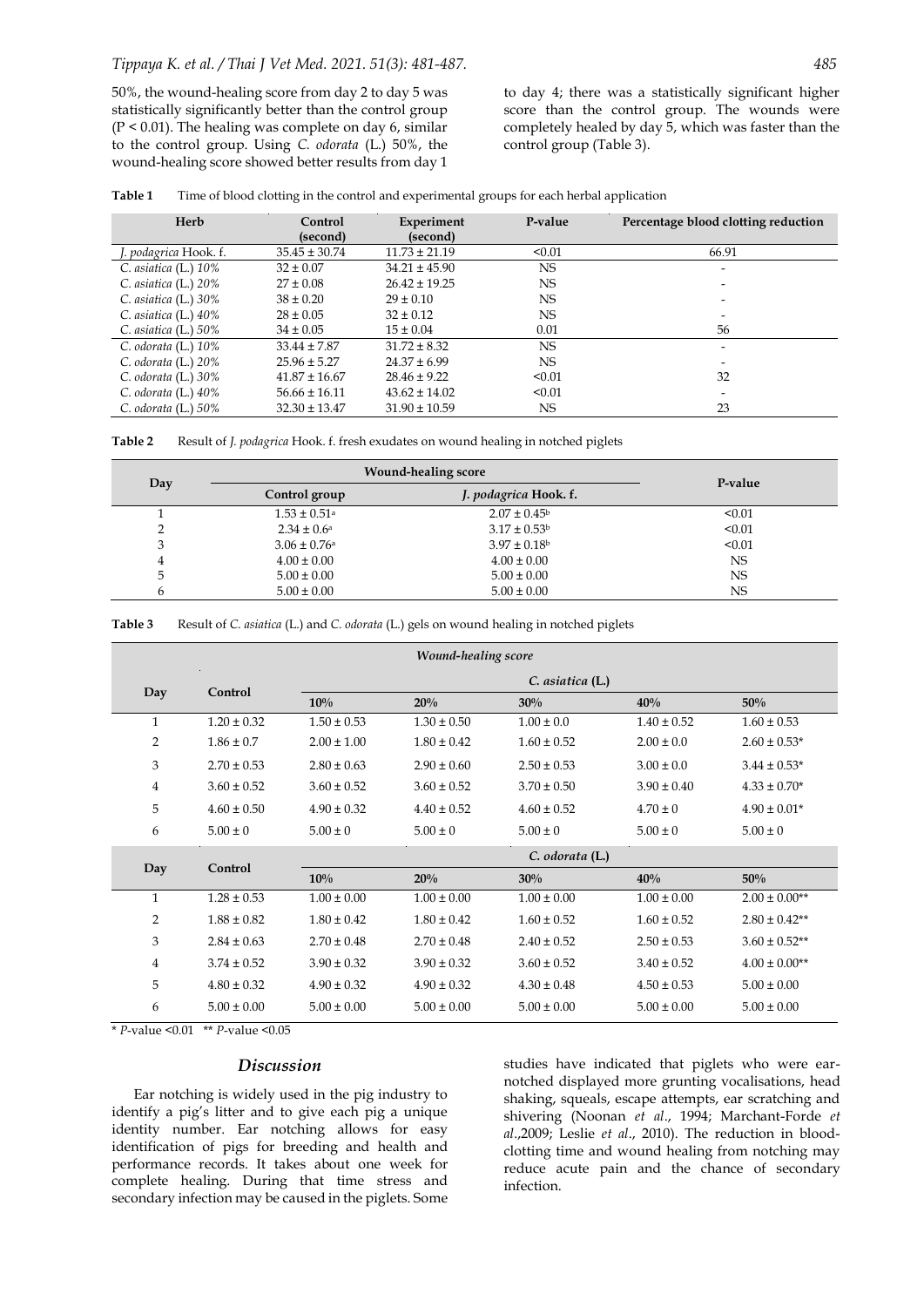This study showed the efficiency of *J. podagrica*  Hook. f., *C. asiatica* (L.) and C. *odorata* (L.), which are readily found in Thailand, in reducing the time of blood clotting and wound healing in ear-notched pigs. Fresh exudate of *J. podagrica* Hook. f. applied directly to the cut area resulted in reductions in the bleeding and healing time of the wound in piglets compared to the control group. A review of the activity of the genus Jatropha (Euphorbiaceae) on wound healing has been reported, using ointment in a dose-related manner as compared to blank ointment (Abdelgadir and Van Staden, 2013). Herbal ointment containing 50% w/w *J. curcas* leaf extract showed 91.3% wound healing on the 16th day in an excision wound model in female rats, while a standard drug povidone iodine (Betadine®) showed 82.1% wound healing (Esimone *et al*., 2009). Moreover, several compounds of the root of *J. podagrica*  Hook. f. such as japodagrin (1), japodagrone (2), macrocylic diterpenoids possessing lathyrane and jatrophane skeletons and four diterpenoids (3–6) displayed antibacterial activity against some grampositive bacteria (Aiyelaagbe *et al*., 2007).

The experimental group that used high concentrations of the extract gel reduced the time of blood clotting and promoted wound healing faster than the normal drug (povidone iodine). *C. asiatica* (L.) gel (50% v/v) showed efficiency in stopping bleeding by reducing the time of blood clotting  $(15 \pm 0.04 \text{ s})$ compared to the control group  $(34 \pm 0.05 \text{ s})$ . It significantly promoted wound healing from day 2 to day 5. This is similar to a previous study which showed the important health benefits of *C. asiatica* (L.) on wound-healing, with antidiabetic, antimicrobial, memory-enhancing, antioxidant and neuroprotective activities (Chandrika *et al*., 2015). An alcoholic extract of *C. asiatica* (L.) significantly increased wound breaking strength in an incision wound model by inducing epithelisation as well as being able to overcome the wound-healing suppressing action of steroids (Shetty *et al*., 2006). *C. asiatica* appeared to be effective in the treatment of wound-healing disturbances (Brinkhaus *et al*., 2000).

The efficiency of *C. odorata* (L.) on blood clotting showed the best significant reduction at 30%  $v/v$ , followed by 40% v/v, while it promoted wound healing at a high percentage (50%) from day 1 to day 4. The lyophilised aqueous leaf extract and alcoholic extracts (50, 70 and 95% ethanol) from the fresh and dried leaves of *C. odorata* (L.) displayed a significantly reduced bleeding time (<2.5 min) in rats but did not induce platelet aggregation or blood clotting in the in vitro study (Pandith *et al*., 2012)*. C. odorata* (L.) is reported to have antibacterial, anti-inflammatory, antioxidant, anthelminthic, antifungal, cytotoxic, anticonvulsant, antiprotozoal, antispasmodic, antipyretic and analgesic properties (Omokhua *et al*., 2016). The efficiency in wound healing comes from the antioxidant properties, which enhance conservation of the fibroblast and keratinocyte proliferation on wounds (Vaisakh and Pandey, 2012). The ethanoic extract could, to a certain extent, inhibit the growth of various human pathogens, such as Pseudomonas aeruginosa, Staphylococcus aureus, Bacillus subtilis, Bacillus cereus, and Escherichia coli (Vijayaraghavan *et al*., 2018).

#### *486 Tippaya K. et al. / Thai J Vet Med. 2021. 51(3): 481-487.*

Comparisons of the efficiency of blood-clotting time reduction indicated the best to be by applying fresh exudates of *J. podagrica* Hook. f. followed by *C. asiatica* (L.) 50% gel, *C. odorata* (L.) 30% gel and *C. odorata* (L.) 40% gel. The herb that significantly showed better results in wound healing than the control group was *J. podagrica* Hook. f*.*, with a higher score from day 1 to day 3 and complete healing within 3–5 days, while *C. odorata* (L.) 50% gel showed high efficiency in promoting wound healing from day 1 to day 4 and complete healing by day 5. *C. asiatica* (L.) 50% gel could the improve wound-healing score compared to the control group from day 2 to day 5 and complete healing within 6 days.

As the result, this study implies that those three herbals can be used as a herbal gels for applying to earnotched piglets in order to reduce bleeding time and promote wound healing faster (5 days) than normal (7 days). The study suggests that the first choice might be *J. podagrica* Hook. f. followed by a high percentage of *C. odorata* (L.) This will be an alternative more humane way by which to improve healing as quickly as possible in order to avoid attachment from other piglets. Reduction in bleeding time may prevent secondary infection as a result of antibacterial activity. However, preparing the extract for ease of use should be considered.

*Conflict of interest:* The authors declare that there are no conflicts of interest.

### *Acknowledgements*

The research team would like to thank the staff at the Faculty of Animal Science and Technology, Maejo University, for support in the experiment. Thanks are due to Miss Juraithip Ketkaew, Miss Pachinee Nondchan and Mr. Wuthichai Udaye for providing assistance in the experiment for this research. This project was not supported by grants.

#### *References*

- Aaron EF 2020. "Reference guide for ear notching in swine" [Online]. Available: [https://extension.](https://extension.purdue.edu/) [purdue.edu/.](https://extension.purdue.edu/) Access January 6, 2021.
- Abdelgadir HA and Van Staden J 2013. Ethnobotany, ethnopharmacology and toxicity of *Jatropha curcas* L. (Euphorbiaceae): A review. South African Journal of Botany. 88: 204-218.
- Aiyelaagbe O, Adesogan K, Ekundayo O and Gloer J 2007. Antibacterial diterpenoids from *Jatropha podagrica* Hook. Phytochemistry. 68: 2420-2425.
- Bhaskarwar B, Itankar P and Fulke A 2008. Evaluation of antimicrobial activity of medicinal plant *Jatropha podagrica* Hook. Roumanian Biotechnological Letter. 13: 3873-3877.
- Bhargava D, Mondal CK, Shivapuri JN, Mondal S, and Kar S 2013. Antioxidant Properties of the Leaves of *Chromolaena odorata* Linn. Journal of Institute of Medicine. 35 (1): 53-56.
- Brady S 1993. Proper way to ear notch pigs. Nebraska Cooperative Extension, NF93-113 pp.
- Brinkhaus B, Lindner M, Schuppan D and Hahn EG 2000. Chemical, pharmacological and clinical